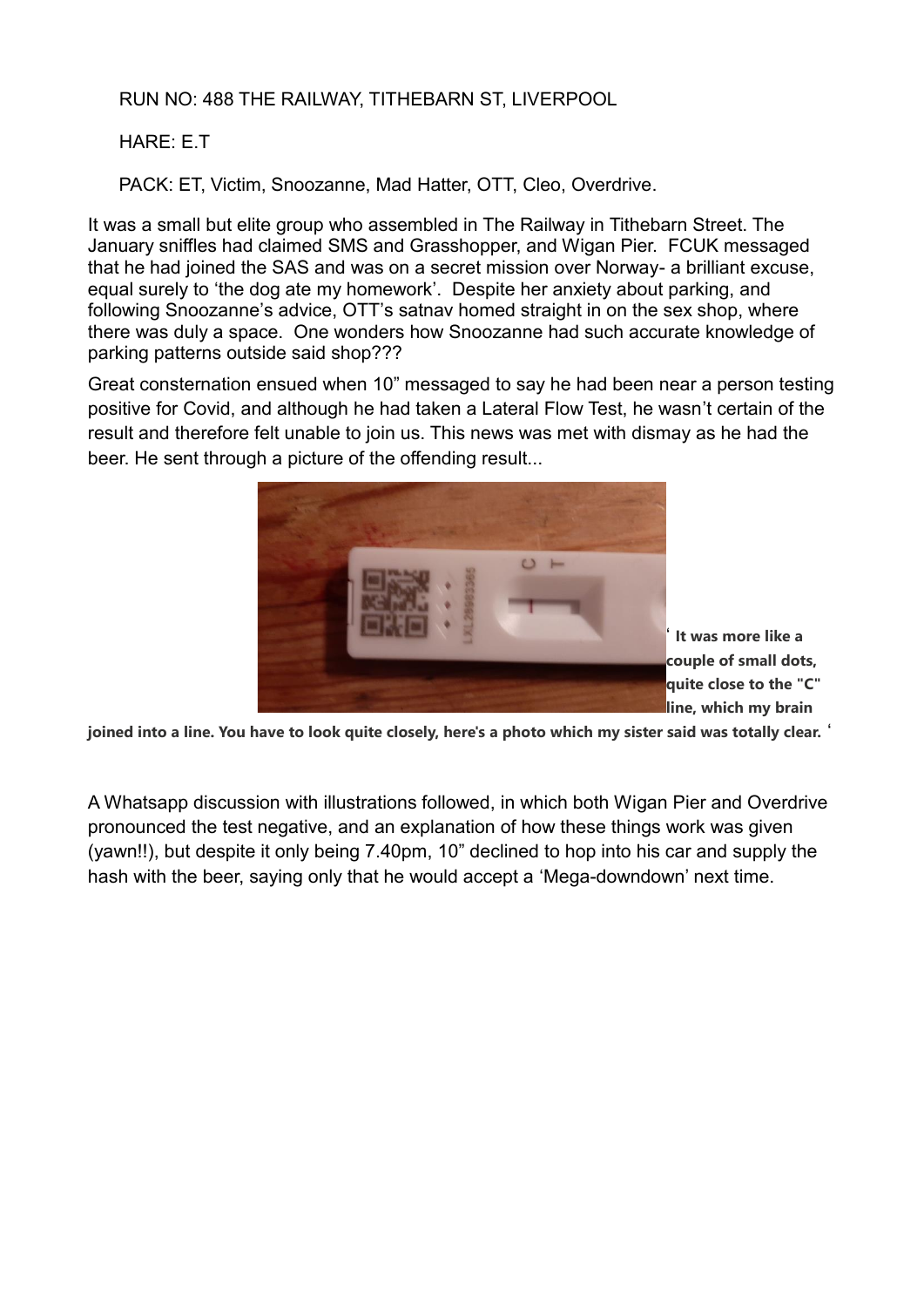The Hare had given us a preliminary clue that the trail was only on the North side of Tithebarn Street, so we soon found the arrows and ran through several side streets to reach the Dock Road. Not sure what Cleo is doing in this photo!





It turned out this was a historical run with a number of interesting locations, including the biggest brick-building in Europe (an old warehouse, now apartments), and the starting point of the Leeds-Liverpool canal. ET and Mad Hatter were full of historical information, which we were very keen to hear about.....

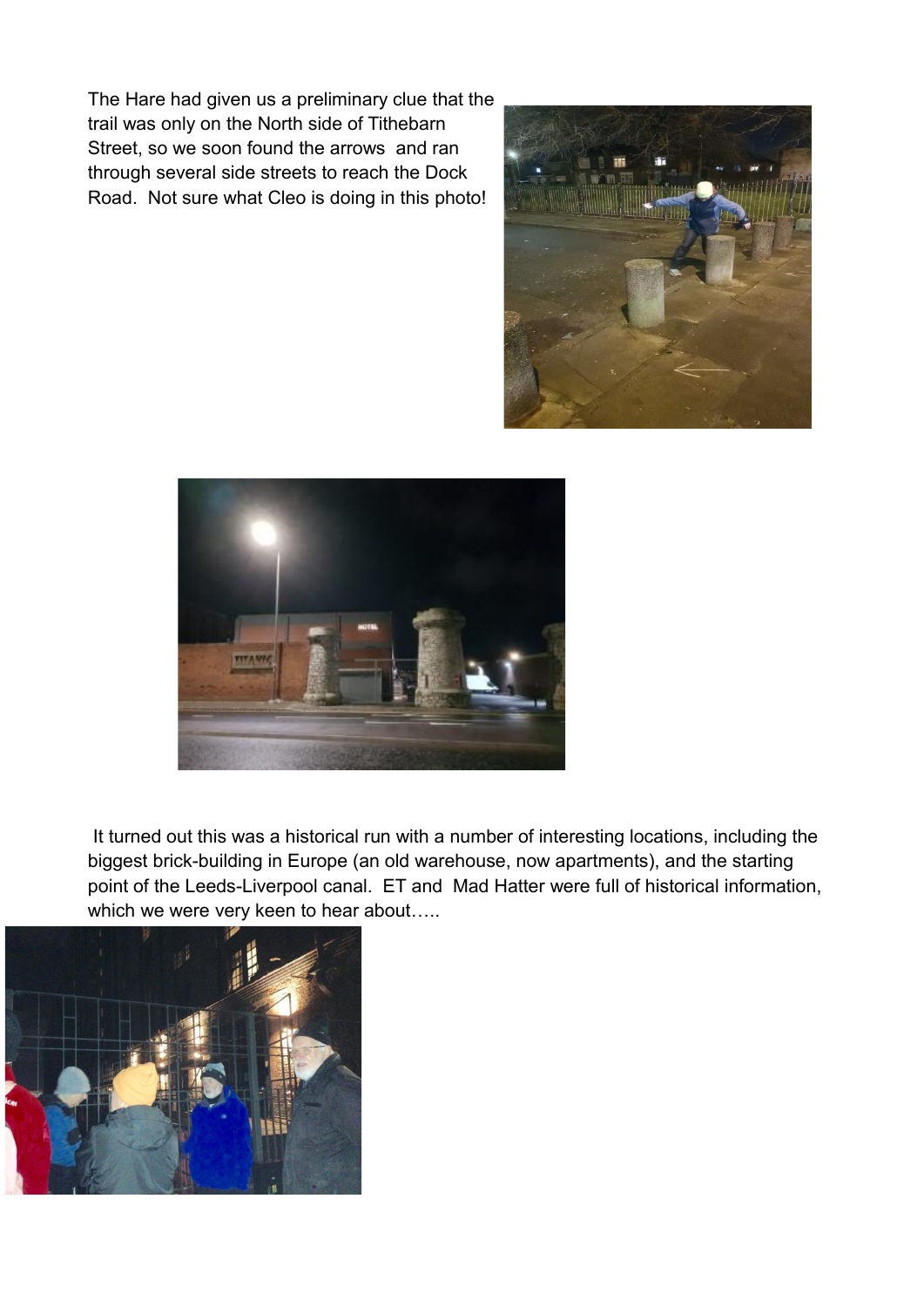





We had been told we didn't need torches but as we navigated the lock gates of the canal the hare warned us to look out for a large puddle, unseen in the dark.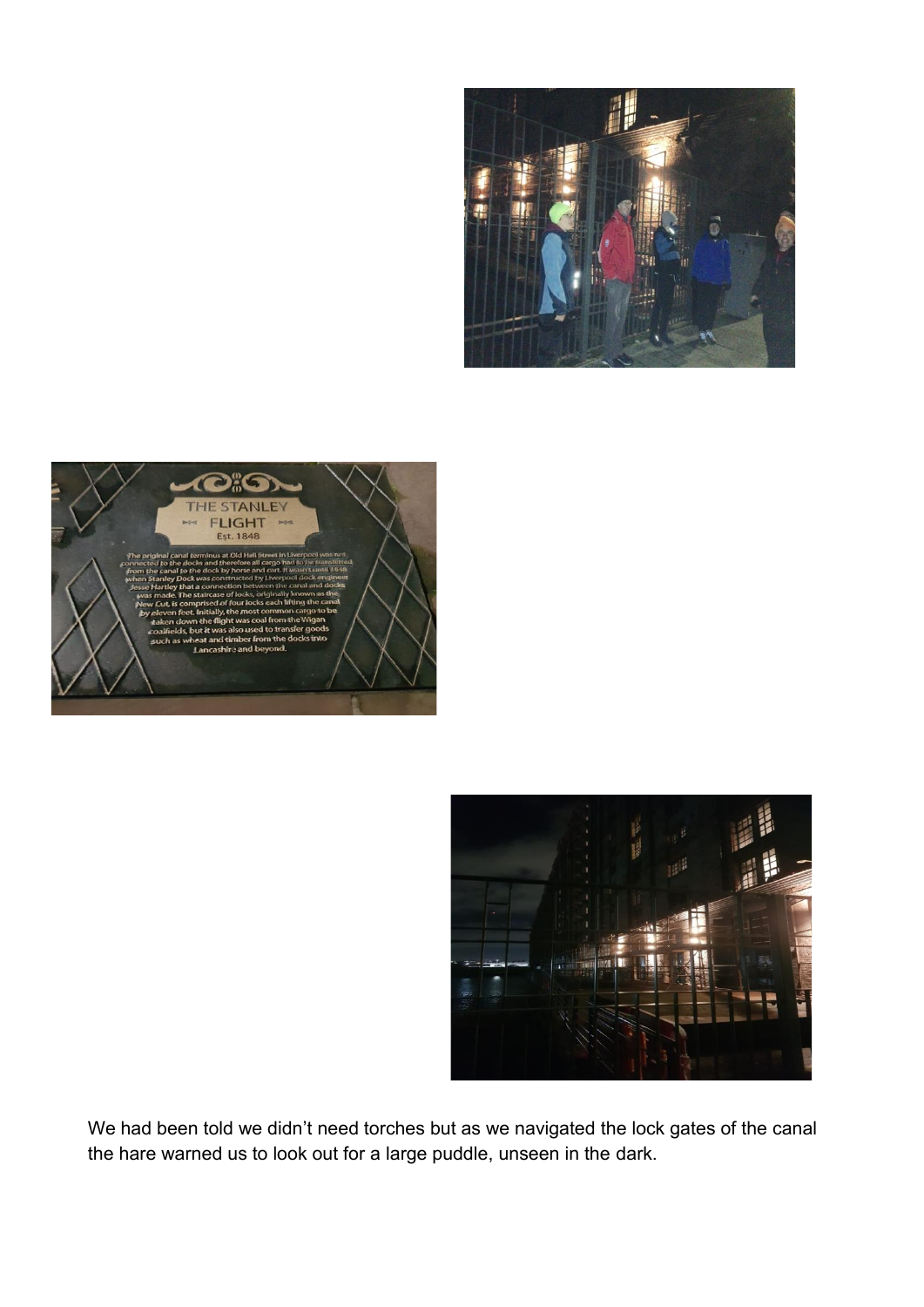

 Victim had boasted at the start that he had received an electric hat to match his illuminating coat, and it came in very useful at this point.



We finally emerged blinking into the light on to Scottie Road, where Mad Hatter took over tourist guide duties as he was brought up hereabouts. He pointed out the old Derby Cinema, close to the old bank building, above which was Cilla Black's childhood home. Down a side street he pointed out where his (?) old primary school once stood. After this stroll down [MH's](mailto:Mh@s) memory lane, the trail took us across the flyover over the entrance to the Wallasey tunnel, past the famous yellow Lambanana and back to the start.

The food was soon assembled on a nearby wall, and the beer crisis was somewhat mitigated as OTT had brought some hot mulled wine, and cups too, to celebrate the first run of 2022. There was more excitement when she opened a thermos and emptied some hot sausages into a bowl which disappeared in record time. It was suggested we do